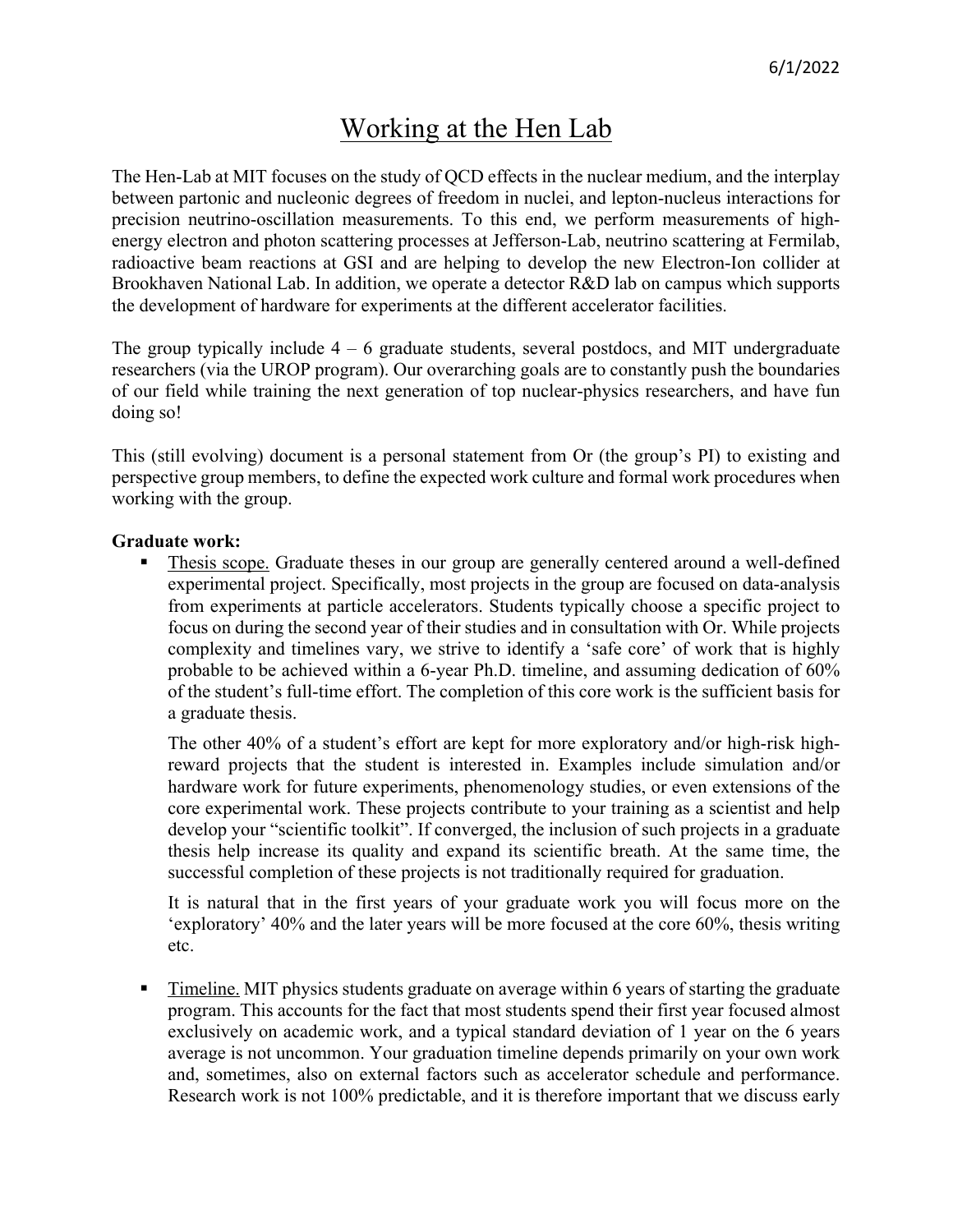and openly when students feel concerned about their graduation timeline (see yearly reviews and 1:1 meeting below).

- Location. The group's experimental work is typically carried out at accelerator facilities around the world, such as in Jefferson-Lab, Brookhaven National Lab, Fermilab, GSI and others. Working closely with lab staff is typically the best way to make rapid progress on experimental work, especially when it comes to technical data-analysis aspects. It is therefore typical for group members to relocate to the lab for at least 2-3 years.
- **Teaching.** Graduate students in our group often TA for one or two semesters during their tenure in grad school. Depending on group's financial situation this can change from a preference of the group to a formal requirement. Students who wish to teach more (or less) should discuss it with Or.
- § Undergraduate Mentoring. Being at MIT, we are privileged to collaborate with remarkable undergraduate students, who are usually eager to do research with us via the MIT UROP program. You are strongly encouraged to identify suitable research projects that can benefit from the help of an undergraduate researcher and contact Or to discuss it.

In thinking about undergraduate mentoring, please keep in mind that:

- While undergraduate mentoring is a fun and highly recommended experience, it is also a two-way commitment. The undergraduate student commits to working with you, under an agreed upon effort level, and you commit to putting in the time to teach them what they need to know, help them when they get stuck, work with them on preparing technical reports / presentations of their results etc. You should therefore only enter into a mentorship relation with a student if you are convinced you have the time to work with them and provide them with proper mentoring. I will help as best as I can, but routine interactions will usually take place directly between you and the student. If you want to mentor a student but don't feel you have the time to do so, please disuses it with Or so we can find a way to free up some time for this.
- § Good mentoring is a skill that develops over time. Group members are encouraged to start developing this skill early on, and will receive mentoring advice from Or as your work progresses. If you are interested in mentoring but unsure of your abilities to successfully do so, please consider bringing it up for discussion in a 1:1 meeting with Or.
- Yearly Review. Inspired by MIT's 'Annual Development Review' process for postdocs, we hold an annual review for students during the month of May. The goal of this process is to facilitate an open conversation on our shared expectation for your work, discuss how you and I each see your progress towards meeting these expectations, how you feel working in the group, expected graduation timeline, and to inform me on your career goals and ways in which I can help you realize them.
- Academic advisor and graduate students advocator. Your academic advisor and the Physics Department graduate students advocator both play central roles in our department. Among others, they can provide external and unbiased perspective on issues that come up, and serve as 'discussion facilitators' to help resolve such issues that are challenging to handle,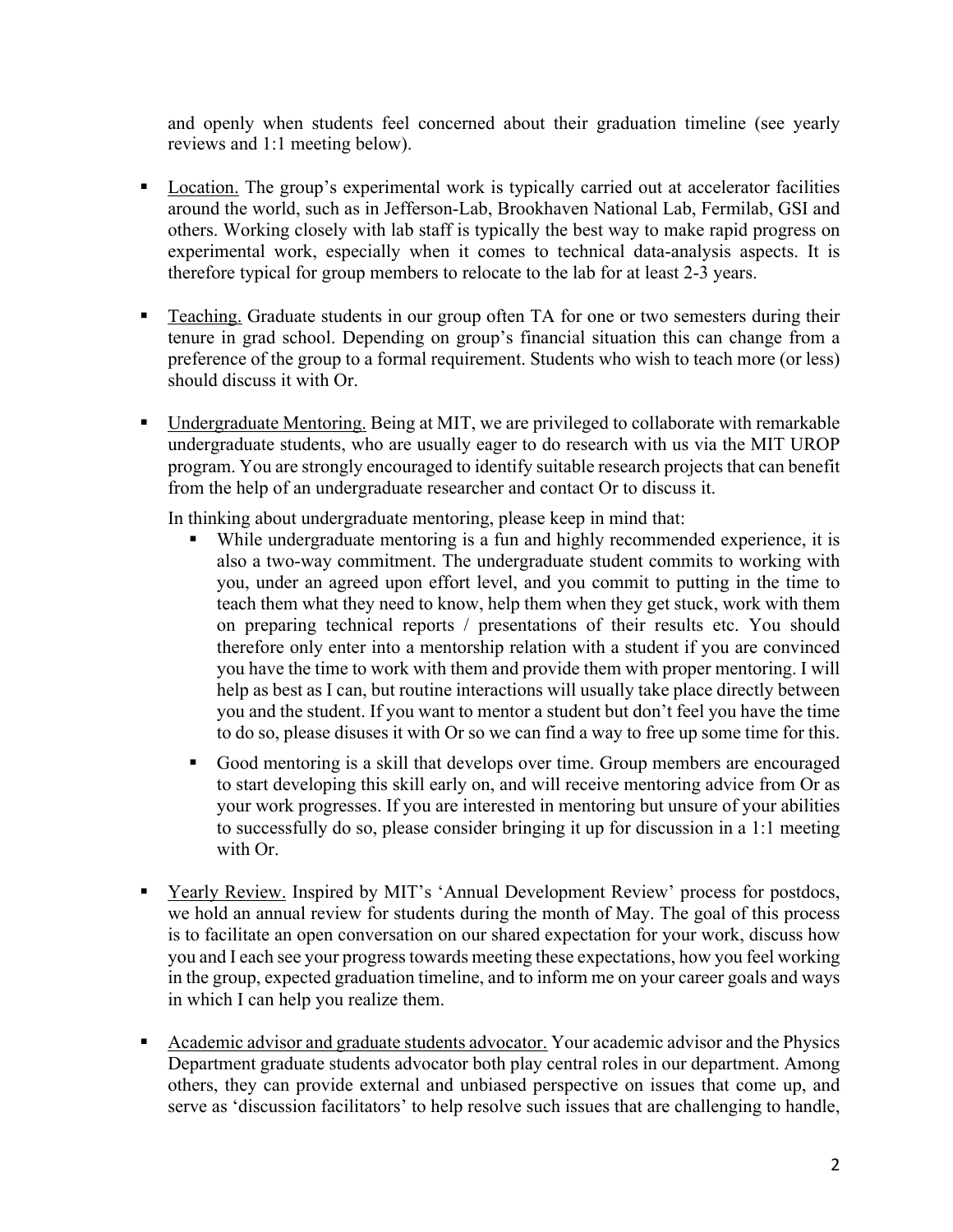or even bring up, within the research groups. You are strongly encouraged to reach out to either of them if you need to discuss issues that you do not feel comfortable discussing with me directly.

### **Postgraduate work:**

Role in the group. Postgraduate researchers are key members of the group. As experienced researchers, group postdocs in the group grow to function as independent 'non-formal PIs' for their projects and co-mentors for the graduate students they work with. While receiving constant support, you will eventually carry most of the responsibility for the success and development of your research program and thereby receive ample opportunities to develop and demonstrate your skills as an independent researcher and your ability to continue and expend your work as an independent researcher.

The group is highly committed to your success and helping you realize your career goals, whatever those may be.

- § Projects assignments. Postdocs are typically assigned well defined projects that they can lead. This assignment is done either before or right after joining the group. Depending on the scale of the project, there could be more than one postdoc involved. We always make sure that each postdoc has a unique scientific area of responsibility.
- Student mentoring. Group postdocs are expected to work very closely with graduate students who collaborate on their projects. This include both technical and scientific mentoring. On the technical side, you are expected to keep a 'hands-on' approach and help students master new skills and find solutions together to problems they encounter. On the scientific side you are also expected to co-steer the project's scientific development and help ensure we maximize its timely scientific output and impact.
- External work. It is not uncommon for postdocs to join the group with a few open projects they wish to conclude from their Ph.D. work. At later times, as you start developing an independent research program, you might wish for it to include topics that extend beyond the interests of the group, which will also require your time and effort. It is therefore standard for postdocs to invest an average of 20% – 30% of their time on "independent" projects that do not correlate with the group's research program.
- Teaching. Unless faced with funding challenges, we do not usually expect for Postdocs to work as TAs. At the same time, this practice does not mean it is not possible for you to do so. If you are interested in gaining teaching experience please contact Or.
- Undergraduate Mentoring. You are strongly encouraged to mentor undergraduate student research projects via the MIT UROP program, either directly or jointly with a graduate student. See discussion under "Graduate work" section above.
- § Yearly Review. MIT procedure for postdoc appointment renewal include an 'Annual Development Review' process that takes place during the month of May. This process is taken very seriously in our group and is used as a mean to facilitate an open conversation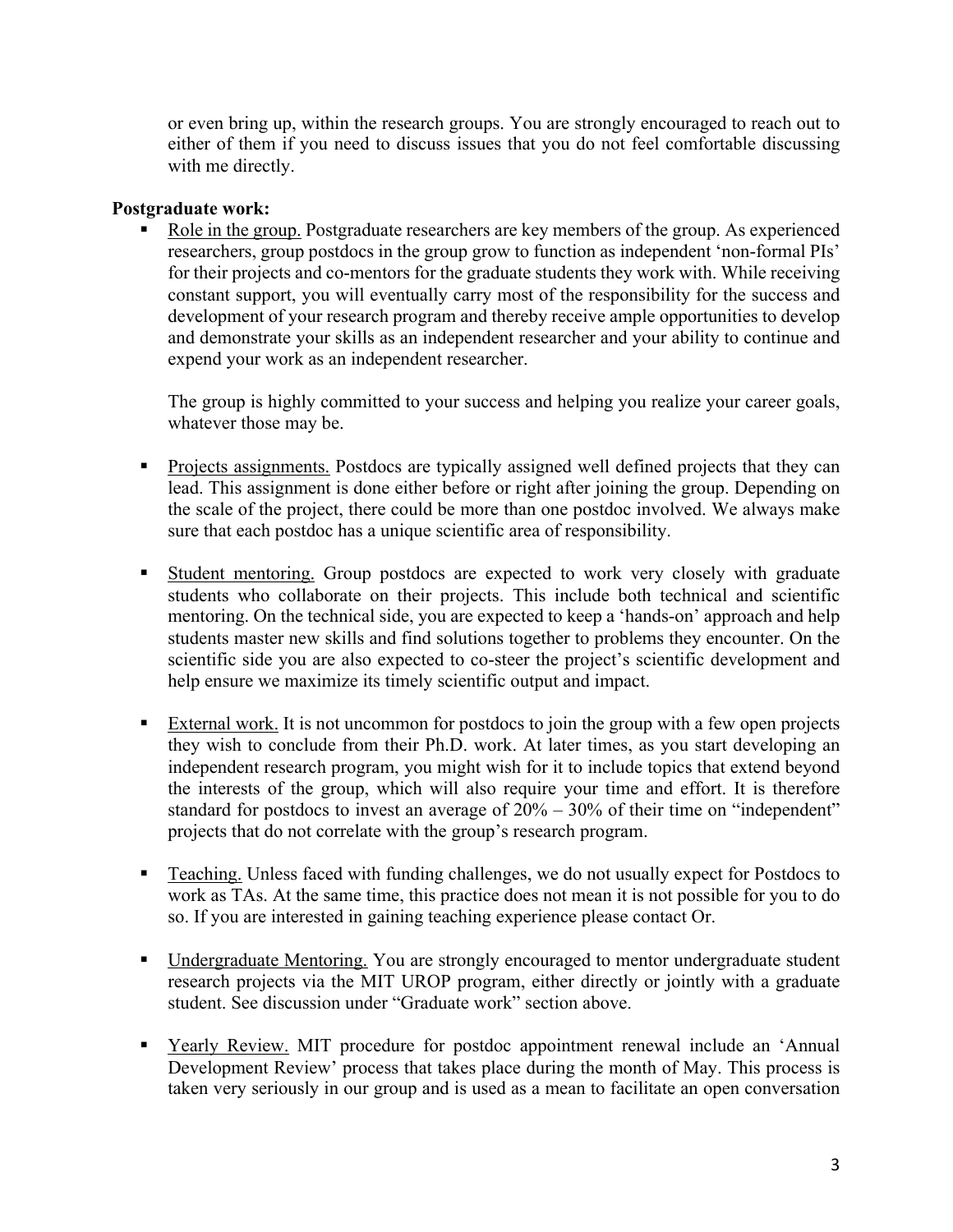on our shared expectation for your work, discuss how you and I each see your progress towards realizing those expectations, how you feel working in the group, and inform me on your career goals and ways in which I can help you realize them.

## **Workload expectations:**

•

- Work hours. Working in the group is equivalent to holding a full-time industry job (i.e.  $\sim$ 40 hours/week). Group members are thus expected to spend the majority of the work day in the office.
- Time Off. MIT offers various kinds of time off, most of which are paid. Most common forms of time-off include institutional holidays (see list here) and personal vacations. In addition, MIT policies supports a range of leaves that might be appropriate to employ depending on one's specific situation. These include, among others, Sick Leave, Parental Leave, and family leave.

Vacation time is defined by MIT, and may vary depending on one's specific position. We ask that all group members familiar themselves with the MIT policies relevant for them (by reviewing online and/or contacting HR). We further ask of all group members to make *full use* of their allotted vacation time during the year.

When possible and appropriate, it is appreciated if group members let Or know of their time-off plans at least two weeks in advance to help plan group activities accordingly.

■ Unconventional working hours / circumstances. The nature of our work sometimes requires unconventional working hours, on a temporary basis. The most typical scenario is that of shift taking on experiments. Our experiments are usually "single shot" (no do-overs if things don't work) and run 24/7. Therefore, running on such an experiment can require working for extended hours if an issue needs to be resolved in real time, and/or working on nights and weekends. Under typical circumstances every year you would take about two "shift blocks" that are each  $3 - 4$  days long and include one  $8 - 10$  hr long shift per day. In addition, about once a year the group runs 'its own' experiment for about a month at one of the accelerators. Group members typically participate in one or two such experiments during their time with the group. Running our own experiment means taking a more significant leadership role and spending much more time at the lab as compared to regular 'shift taking' work.

Other examples for scenarios that can require non-conventional work hours include securing results for presentation at large conference with a hard deadline, turnaround of referee reports in unique situations and participation in conferences that are sometimes scheduled on a weekend (e.g. most APS meetings) and/or have a schedule that starts early in the morning and ends quite late in the evening.

No matter the scenario that leads to unconventional work hours, it is always temporary, usually planed for well in advance, and we do our very best to acknowledge for the effort it takes by having a reduced work load before or after such time periods.

Work balance. Group members are encouraged to disuses with Or if they feel overloaded.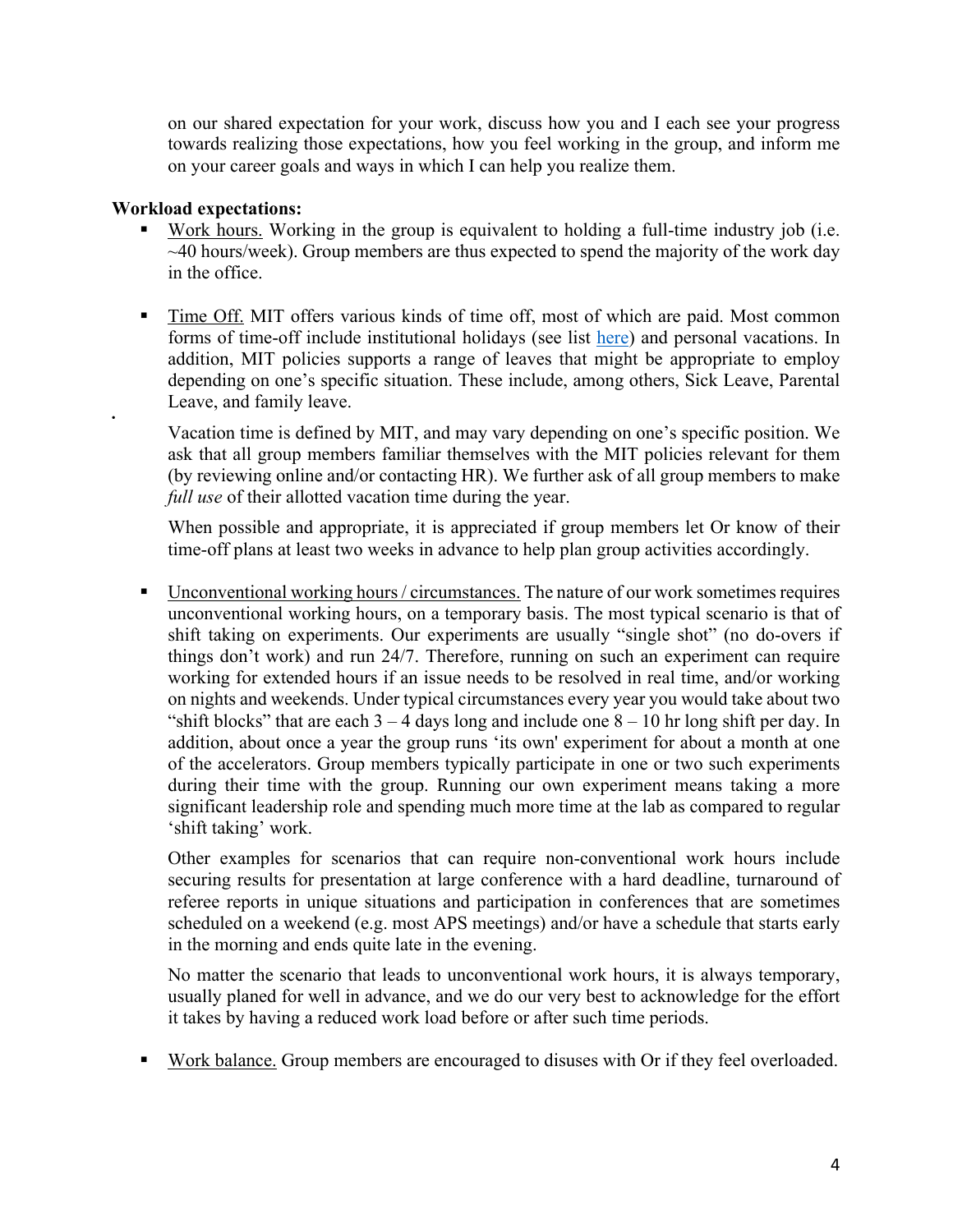## **Meetings:**

The group holds different meetings that group members are expected to participate in. It is highly desired that we hold our meetings in-person as much as possible.

- Project meetings. Our work is typically done in a collaborative manner with colleagues from other institutions. Each project we are involved in usually holds at least one weekly meeting where the collaboration comes together to discuss recent progress and the project path forward.
- Weekly 1:1 meeting with Or. This meeting is 'yours' in the sense that you decide what we discuss. This is a good time to bring up any issues that might not be appropriate to bring up in the larger project meetings and/or professional discussions you prefer to hold in private first. I block 30 minuets in my calendar for this meeting but keep a flexible structure: It is ok if we don't use the full meeting time, and we can also cancel the meeting if there is nothing to discuss on a particular week. Alternatively, we can also schedule a longer meeting in advance if desired.
- Weekly group meeting. The group holds a weekly meeting where issues that are of common interest to all group members are discussed and where group members can get familiar with the work of their colleagues in the group. The meeting rotates between 'round-table' meetings, where group members give short presentations of their recent work and 'focused' meetings where one group member gives a longer ( $\sim$  30 – 40 min long) talk about their work. These longer talks also serve as a professional development tool, allowing the presenter to receive friendly feedback on their presentation skills in a smaller forum and before they go out to present at public conferences.

The organization of the group meeting is typically done by one of the group postdocs. I ask that you do your best to sign up to give a presentation when that person contacts you. If you are contacted and unsure what to talk about you can bring it up in our 1:1 meeting.

- § Seminars and colloquia. Holding a broad view of the field is essential for our success as researchers. Group members are therefore expected to attend the weekly LNS lunchtime seminar and colloquium and to actively participate in the HPG journal club. You are also strongly encouraged to also attend the Physics department colloquium.
- Non-formal meetings & direct communication. My calendar is available on line (https://www.hen-lab.com/internal). You can always come by my office when I'm not in a meeting. Alternatively, you can contact me anytime via email, Skype (orchen21), or Slack. I will do my best to respond in a timely manner, and you can feel free to ping me if I seemed to have missed your massage. I also note that while I might respond outside normal working hours, it does not imply an expectation for you to do the same.

# **Work-related Travel:**

Group members often enjoy the opportunity to travel nationally and internationally as part of their work in the group. This includes traveling to participate in experiments and collaboration meetings and attending conferences. While traveling is usually a fun experience, it is not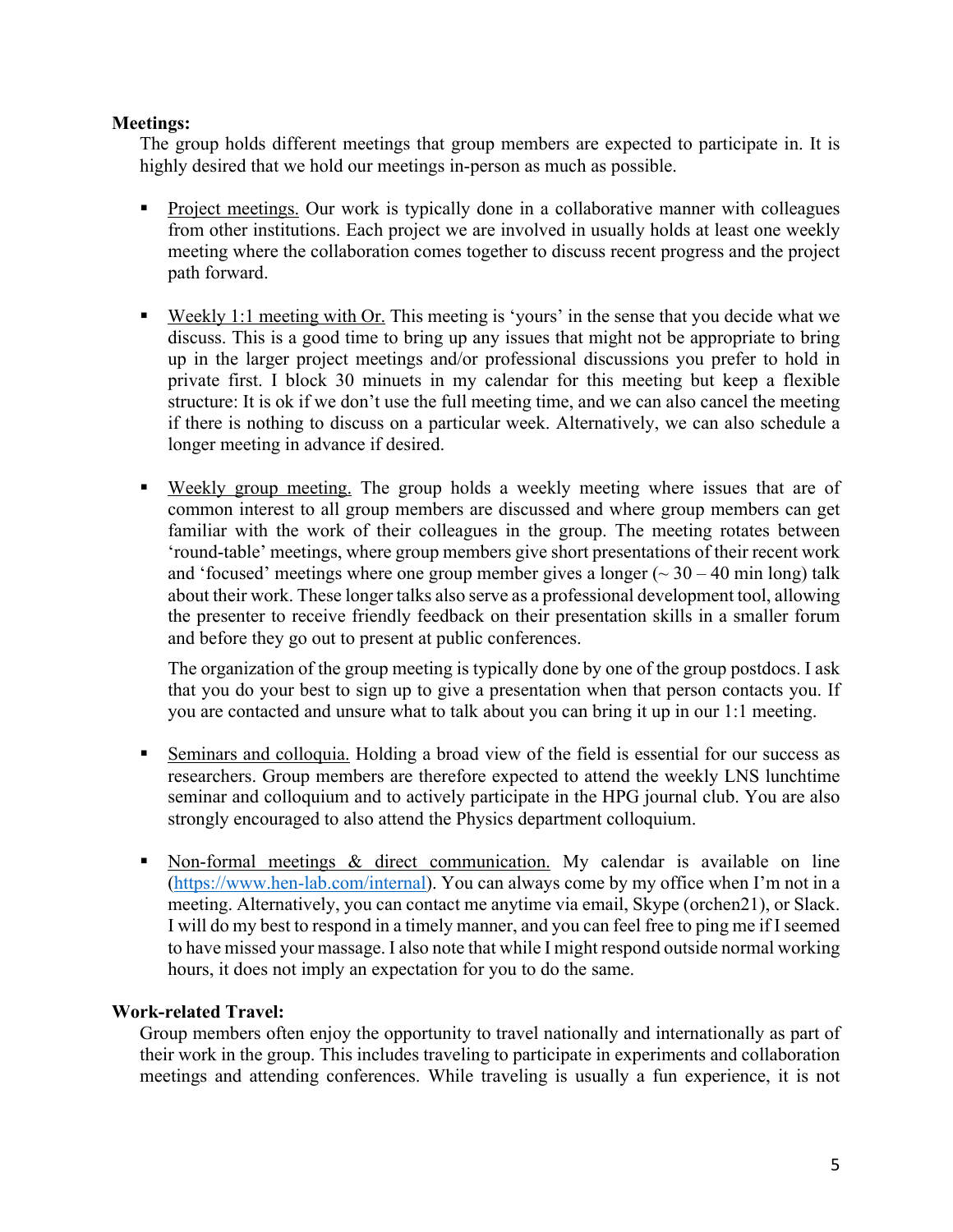always strictly required and, when done, much follow MIT procedures that ensures all aspects are covered.

- Travel planning and booking. The group follows travel regulations set forth by both MIT policy and the agency providing the funding used to support one's trip. We do not expect group members to study all of the latter regulations and instead ask that you *always* consult the LNS travel coordinator (Lauren Saragosa,  $\frac{2}{a}$  mit.edu) with cc to our group admin (Anna Maria Convertino,  $\frac{amc(\partial m)t.edu)}{a(t)}$  prior to organizing your trips. They will guide you through the booking and reimbursement processes.
- § General travel expenses. We traditionally cover per-diem, flight costs, hotel accommodation and transportation expenditures, considering the following guidelines:
	- o Depending on the destination, transportation needs can vary from renting a car / using taxi / using public transport. You should discuss your transportation plans with Or prior to the trip in order to make sure everything is planed out properly.
	- o When traveling with other group members we sometimes ask that you to share a hotel room. Group members should consult on this with Or before booking their hotel room.
	- o The daily per-diem we provide comes on top of our covering of local accommodations, transportation costs etc. We keep a fixed base amount for all group members and you should feel free to discuss with Or, either before or after their trip, if you feel that this amount is / was insufficient for your local expenses. By no means should a work trip lead to an added financial burden.
- § Out-front and out-of-pocket expenses. Group members are allowed to pay for their travel expenses in advance of their trip and get reimbursed when returning, \having followed Lauren's guidance when making their reservations. At the same time, paying for one's travel expenses out-of-pocket that is not strictly required. It is possible to ask for Lauren and/or Anna to use their MIT credit cards to pay for your flight, hotel, and other reservation in advance of your trip. It is also possible to apply for an MIT cash card in order to get your per-diem funds during your trip and not need to pay for it from your own pocket and get reimbursed later. If interested please contact Lauren and Anna *well in advance* of your trip date.
- Extended support. The group is committed to doing its best to support increased financial costs and other personal challenges incurred by work travel. This can include child care expenditures, funding for a family member to join the trip when appropriate and more. If that is relevant for you, please contact Or or Lauren to discuss the type of support that can be provided within the guidence of our funding sources and MIT regulations.
- Reimbursements: when covering travel expenses from one's own pocket, it is MIT policy that the reimbursement for said expenses will only be done after returning from the trip. As we often book flights and reserve hotels well in advance of the trip date, it is highly preferable to make all booking and payments with Lauren's help so that you do not need to get reimbursed and/or minimize your reimbursement amount.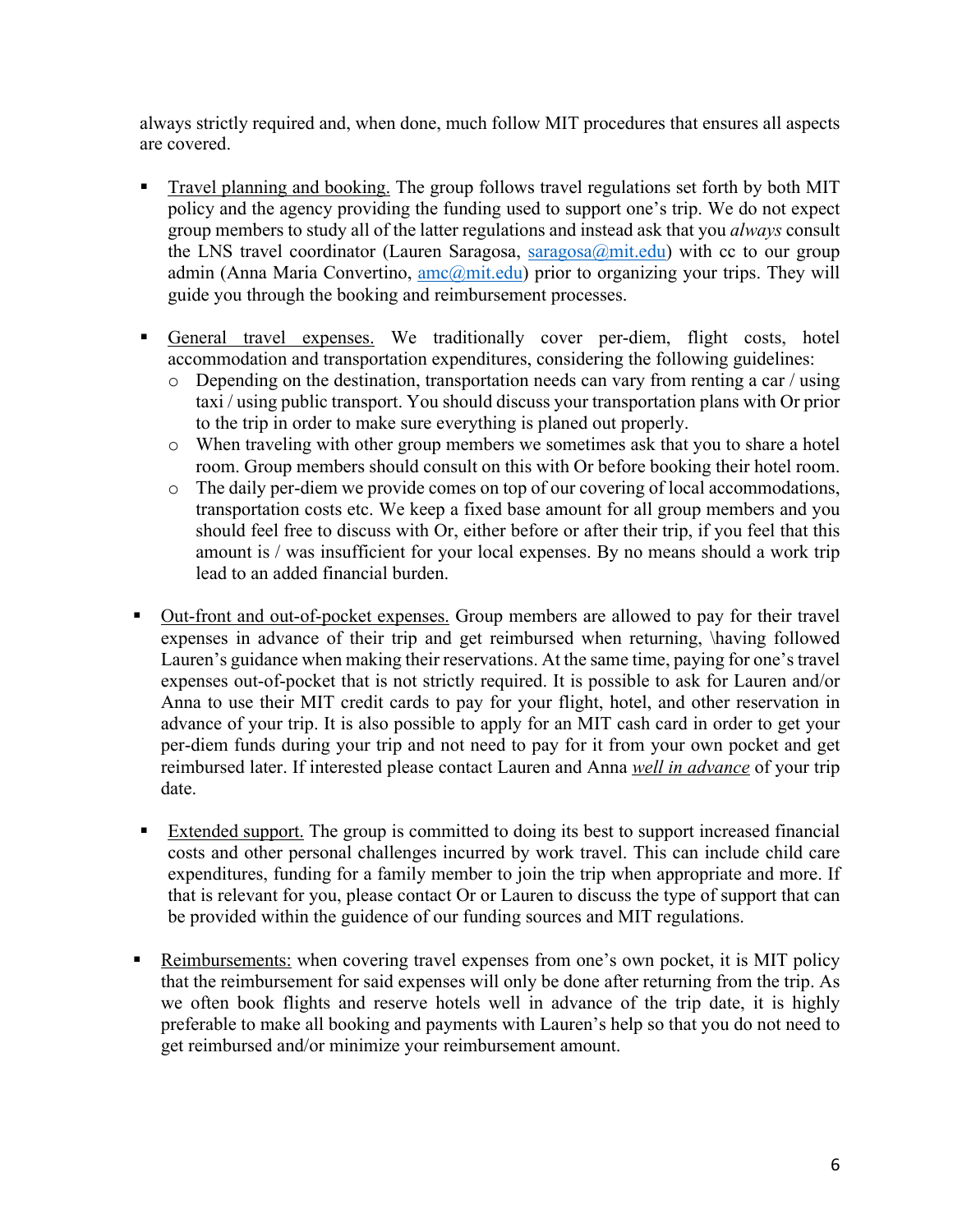• Conference attendance. We typically try to send each group member to one conference per year within the U.S. and to an international conference every other year. This is not strictly required and, pending budgetary constraints, we prioritize sending group members who received a formal talk invitation and/or are close to finishing their tenure with the group and need the visibility to help advance to the next stage of their career.

Group members are asked to let Or know when receiving a formal talk invitation (even if the topic is outside the work done in the group), and if they notice a conference they believe they would strongly benefit by attending. I will do my best to facilitate it.

- Medical Insurance. Group members are required to discuss with LNS admins before their trip to ensure they have proper medical coverage and that they know what to do in case they need medical attention during their trip.
- **Power connectors.** We keep universal power adapters and compact USB-A and USB-C chargers for travel in Or's office. Group members should feel free asking Or for these units before their travel if they wish.

# **Conduct and procedures:**

- § Collegiality. Our success as a group depends on our ability to collaborate. We must always strive to be proactive about sharing our knowledge and helping each other. We must also be able and open to give and receive scientific feedback while maintaining our collegiality and respect for each other.
- § Presentation Reviews. Delivering clear and exciting scientific presentations is a central skill for developing ones scientific career. Despite common misperception, being a good speaker is not something one 'has', it is a skill you need to learn and develop. The best and easiest way to improve one's skills is to get feedback from experienced collaborators.

To facilitate efficient internal feedback, all group members giving conference talks should circulate their slides to the group for comments at least 3 days ahead (one week for invited talks). Speakers should also consult with Senior personnel about the need for a practice talk, which they are responsible for scheduling at leads two days in advance of the talk.

- **Preliminary data and draft publications.** We strive to be transparent and open for collaboration with colleagues from outside the group. At the same time, deciding what preliminary data and results can be shared outside the group can be tricky. Therefore, group members may not share information (such as preliminary results or publication drafts) that is not already publicly available without explicit permission from Or.
- § Archiving. All talks should be uploaded in original form (e.g., ppt or keynote) as well as pdf to the group docDB. After writing a paper, lead authors must ensure that high-quality (i.e., vector graphic pdfs) versions of all figures associated with their paper are added to the group figure repository.
- Code writing. For any code you'll be using over a period of time, i.e., longer than  $\sim$ 2 weeks, we ask that you keep it version-controlled with git, and keep it backed up to github. By default, your github repos should be kept as private (we can always decide to make them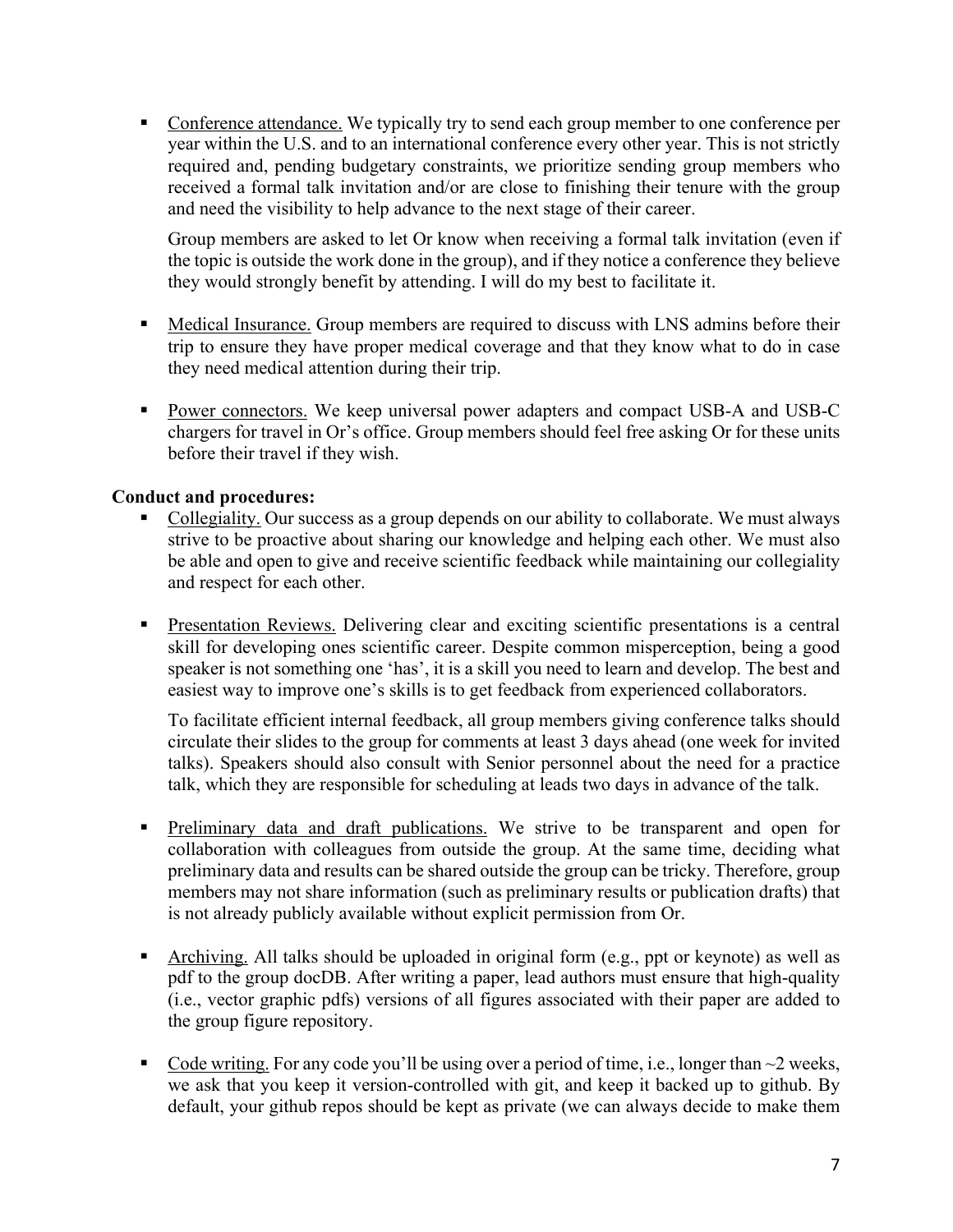public later when you need to). Common software tools that are useful for many group members should go to the henlab git repo.

### **Communication / Software tools:**

The group uses various software tools in our day-to-day work, including:

- Group slack workspace (https://mit-src.slack.com)
- Internal web-page (https://www.hen-lab.com/internal)
- Group docDB (https://docdb.lns.mit.edu/henlab)
- Group and collaboration-specific mailing lists

New group members should make sure to discuss with Or how to open the relevant accounts and be added to the appropriate mailing list.

## **Funding:**

- Base funding. In accordance with LNS and Physics Department policies, we only make hires when funding already exists and/or is extremely likely to be secured.
- § External funding. Group members sometime have external funding sources (fellowships etc). Securing external funding can often 'free' other funds in a way that allows sending group members to more conferences and ensure you all have good hardware to do your work with. At the same time, **we do not treat group members differently depending on their source of funding**.

There are many opportunities for securing external funding via applications to the NSF, JSA, URA, CFNS and others. Conferences often also offer fellowships that wave registration fees and/or help fund part of your travel and/or local expenses. Group members are encouraged to keep an eye out for fellowships application calls and apply whenever possible. I am always happy to provide reference letters for your applications.

# **Publication Authorship:**

We strive to promote the efforts of students and postdocs as much as possible. In most cases authorship rights on group publications, and the ordering of authors names, is clear based on the work done. At the same time, there are special cases that are less clear and where I will have to make a decision taking various considerations into account. On my end, I promise to be as transparent as possible with my decision and its reasoning. On your end, by joining the group, you agree to accept my decision on these matters.

### **General procedures:**

Our group is part of the MIT Physics Department and Laboratory for Nuclear Science (LNS). While there are exceptions, the academic aspects of our work such as graduate student appointment, classes, TA work, qualifying exams etc. are supported by the Physics Department. Our research work is supported by the LNS, which includes lab operations and safety, travel, postdoc appointments etc.

Our day-to-day conduct therefore follow the procedures put forth by both the Physics Department and LNS, in addition to the general MIT guidelines. Group members are strongly encouraged to familiar themselves with these procedures by reviewing the 'Services & Resources' section of the LNS website (https://web.mit.edu/lns/) and the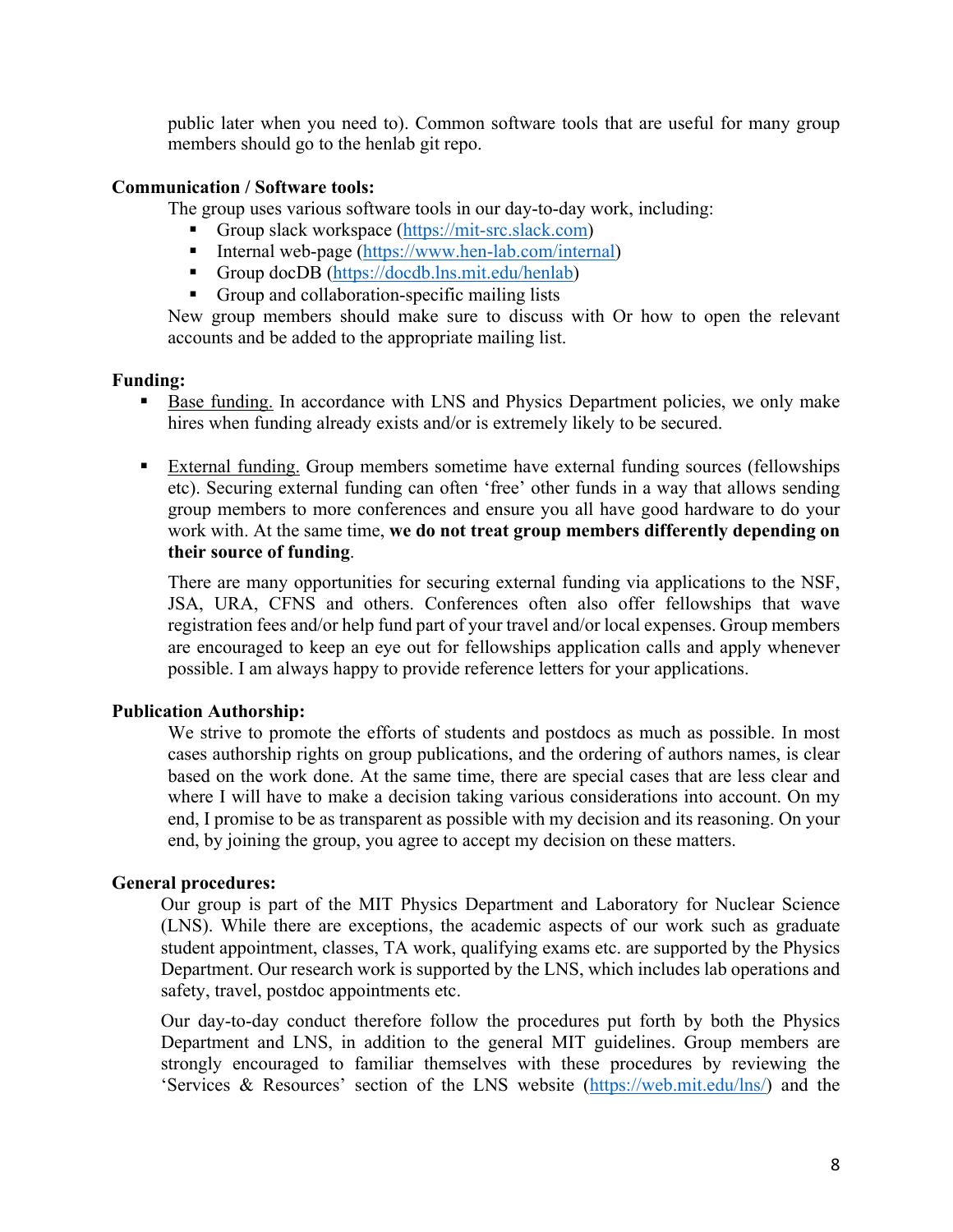'Policies and Procedures' section of the Physics Department website (https://physics.mit.edu/about-physics/policies-and-procedures/).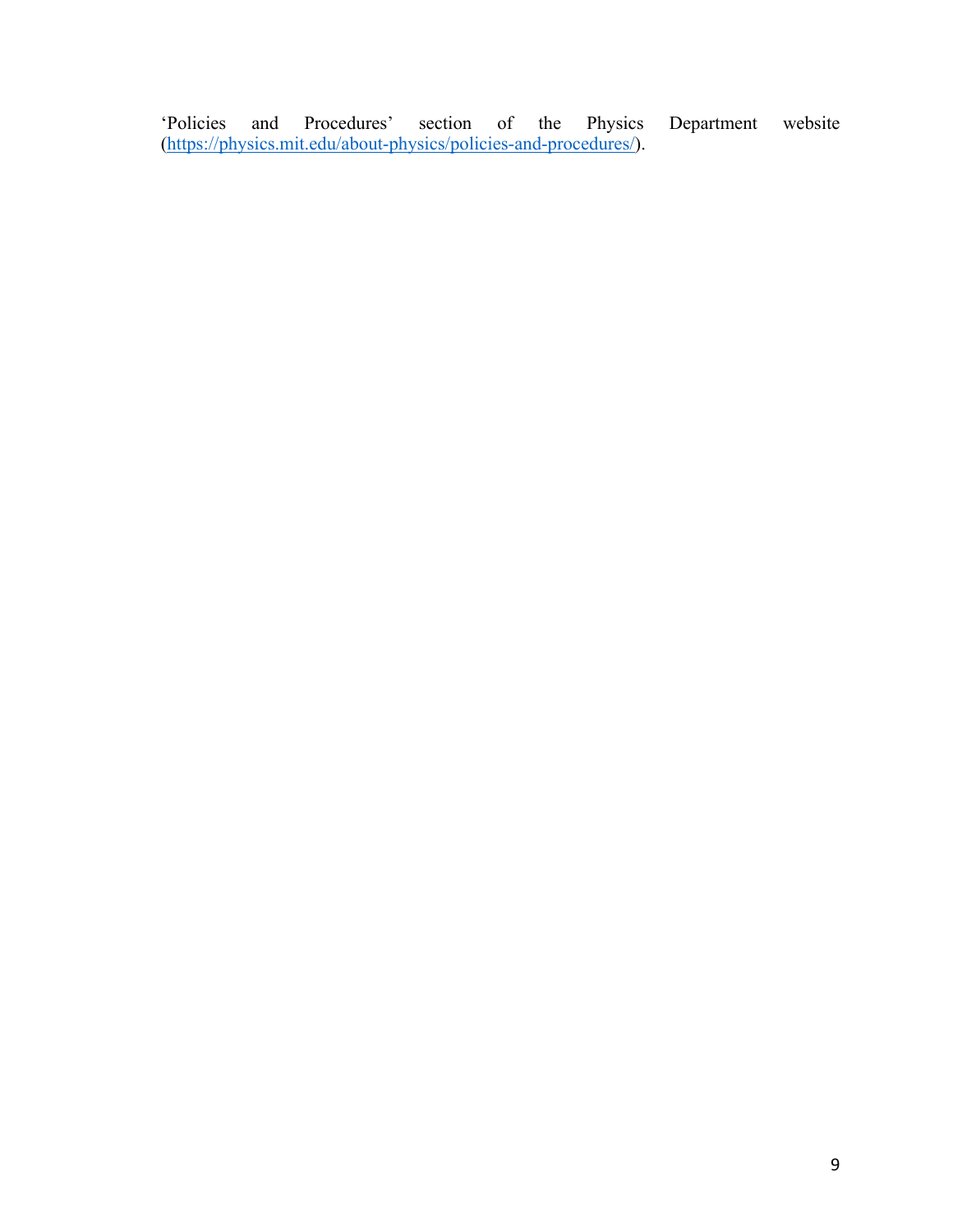## Graduate Students Annual Development Review Template: (Developed by Or in consultation with group members)

| <b>Student Name:</b> | Year in Ph.D program: |
|----------------------|-----------------------|
| PI Name: Or Hen      | Year with the group:  |
| Thesis topic:        | Review date:          |

## To be filled by the student:

- 1. Briefly describe the main project(s) you worked on in the past year. What is the central progress and/or key achievements made on each project during the past year?
- 2. Describe, in broad terms, your current work plan for the coming year.
- 3. Describe your career goals, along with a rough timetable. Have these changed during the last year?
- 4. What progress have you made towards your career goals? Do you feel that you are making sufficient progress towards these goals?
- 5. Do you feel there has been any impediment towards your project(s) or career goals? is there any support from the PI/group that you wanted but felt wasn't available, or would like to see in the future?
- 6. Do you feel comfortable working with the group? Are you satisfied with the work cloture and group bonding activities?
- 7. Describe any other issues you would like to discuss with your PI.

# To be filled by the PI:

- 1. After reviewing your student's assessment of their progress in the past year, do you feel they have made satisfactory progress?
- 2. Do you concur with your student's work plan for the coming year? Are they on track for graduation and on what time scale?
- 3. After reviewing your student's own career goals and timetable, do you feel they are making sufficient progress towards these goals? Are the goals realistic?
- 4. Describe any other professional or career development issues you would like to discuss with your student?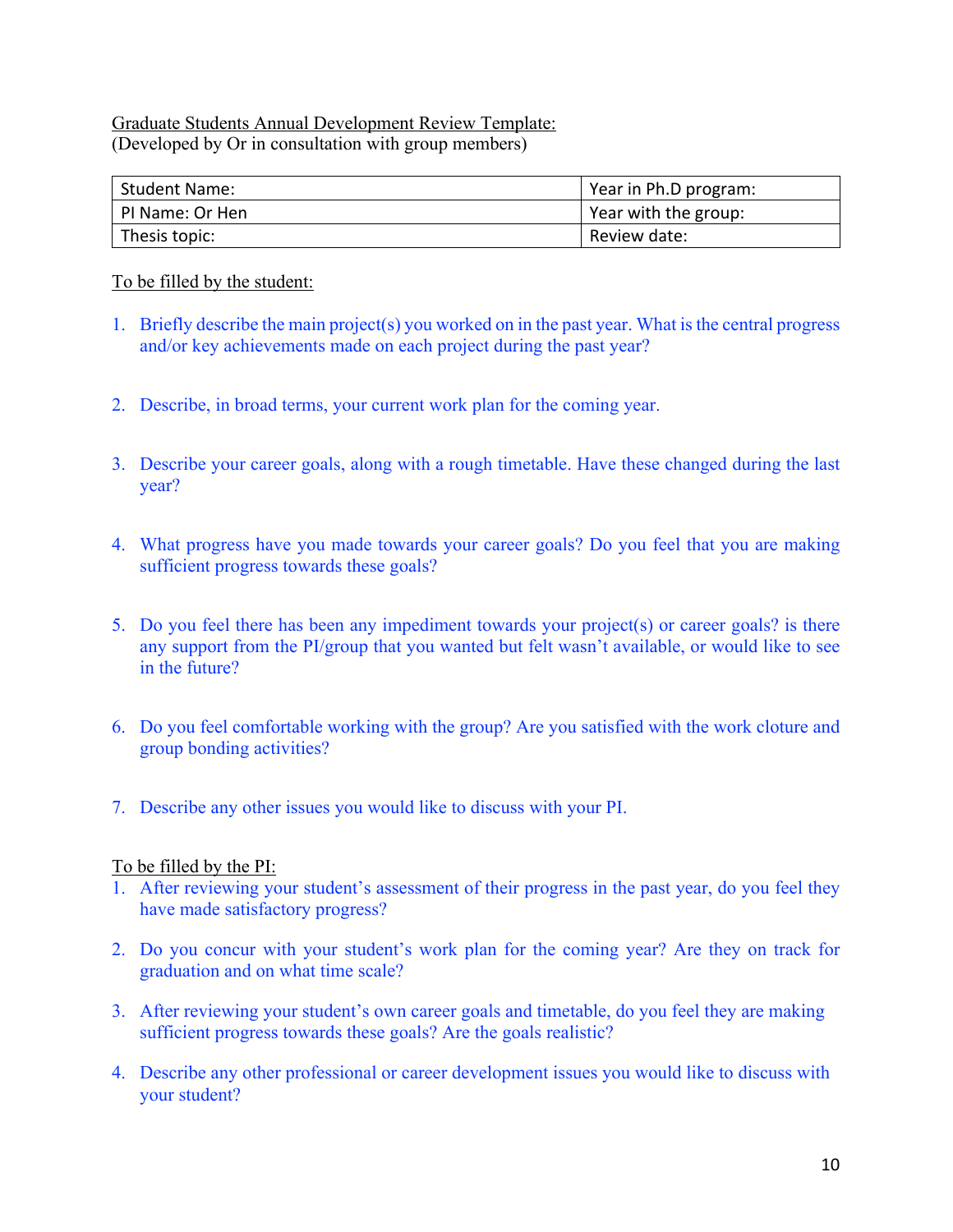# Postdocs Annual Development Review Template (provided by MIT):

#### **LNS Annual Development Review for Postdoctoral Researchers**

#### PART I – TO BE FILLED OUT BY THE POSTDOCTORAL RESEARCHER

| <b>Postdoctoral Researcher:</b> | Supervisor:                 |
|---------------------------------|-----------------------------|
| Title:                          | <b>Review Period:</b>       |
| Date of hire:                   | <b>Review meeting date:</b> |

1. Describe your career goals, along with a rough timetable. Have these changed during the last year?

- 2. **Very briefly** describe your scientific progress during the last year.
- 3. List any publications, seminars given, honors and awards you have received over the past year.
- 4. What progress have you made towards your career goals? Do you feel that you are making sufficient progress towards these goals?

5. Describe any other professional or career development issues you would like to discuss with your PI.